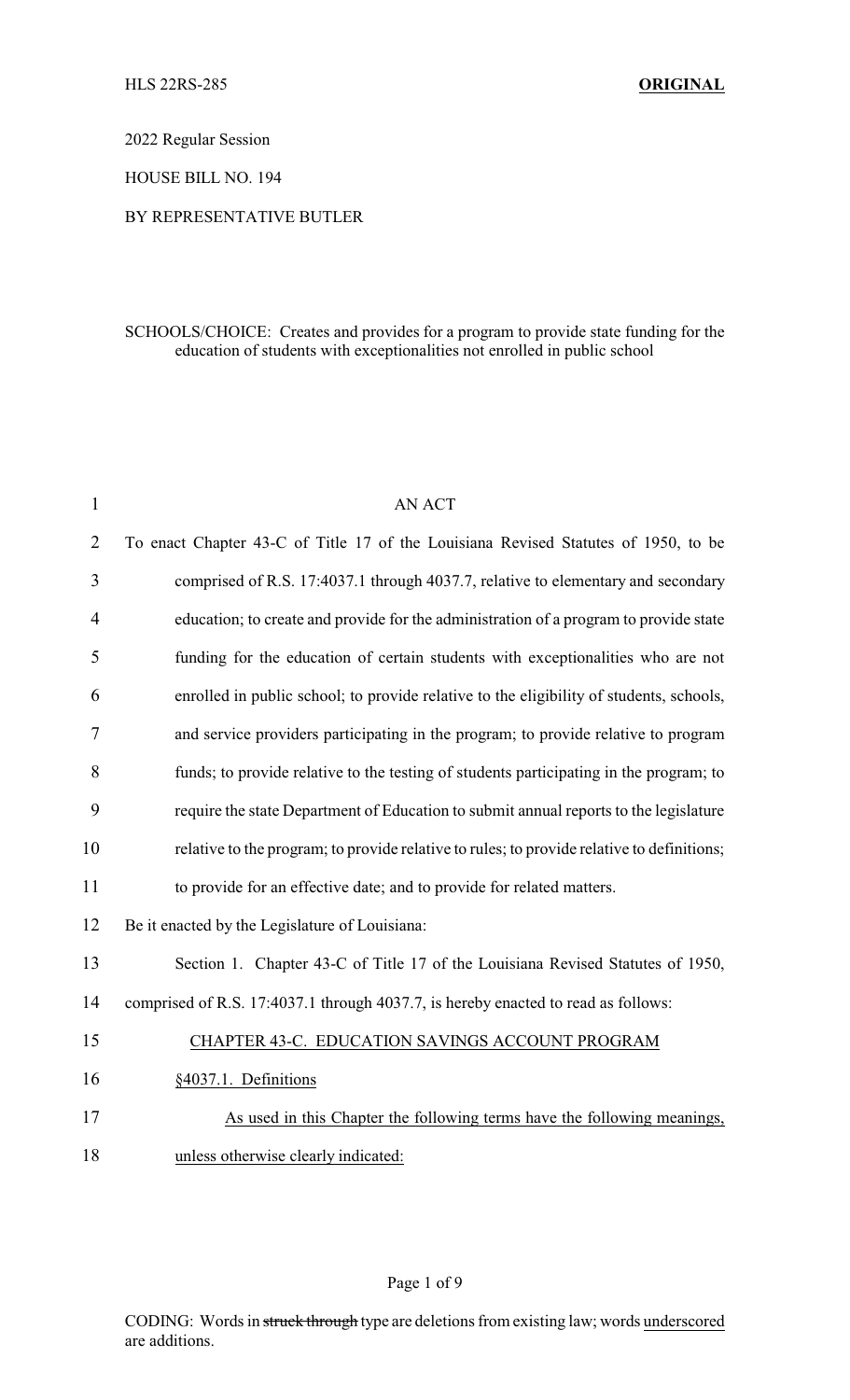| $\mathbf{1}$   | "Account" means an education account established pursuant to this<br>(1)            |
|----------------|-------------------------------------------------------------------------------------|
| $\overline{2}$ | Chapter and composed of state funds deposited on behalf of a student eligible to    |
| 3              | participate in the program.                                                         |
| 4              | (2) "Account funds" means the funds deposited into an account on behalf of          |
| 5              | a participating student.                                                            |
| 6              | "Department" means the state Department of Education.<br>(3)                        |
| 7              | (4) "Parent" means a parent, legal guardian, custodian, or other person or          |
| 8              | entity with legal authority to act on behalf of a student.                          |
| 9              | (5) "Participating school" means a nonpublic school participating in the            |
| 10             | program pursuant to the requirements of this Chapter.                               |
| 11             | (6) "Participating student" means a student who has been determined to be           |
| 12             | eligible to participate in the program and for whom an account has been established |
| 13             | pursuant to this Chapter.                                                           |
| 14             | "Program" means the program created by this Chapter.<br>(7)                         |
| 15             | (8) "Qualified education expenses" means any of the following as incurred           |
| 16             | through participation in a home study program or enrollment in a participating      |
| 17             | school:                                                                             |
| 18             | (a) Tuition, fees, and textbooks required by a participating school or service      |
| 19             | provider.                                                                           |
| 20             | Tutoring services provided by an educator with a valid Louisiana<br>(b)             |
| 21             | teaching certificate.                                                               |
| 22             | (c) Supplemental materials required by a course of study for a particular           |
| 23             | content area.                                                                       |
| 24             | Technological devices used to meet the student's educational needs,<br>(d)          |
| 25             | subject to approval by the department or a licensed physician.                      |
| 26             | (9) "Resident school system" means the public school system in which the            |
| 27             | student would be enrolled based on his residence.                                   |
| 28             | (10) "Service provider" means a person or an entity other than a participating      |
| 29             | school that provides services that are covered as qualified education expenses.     |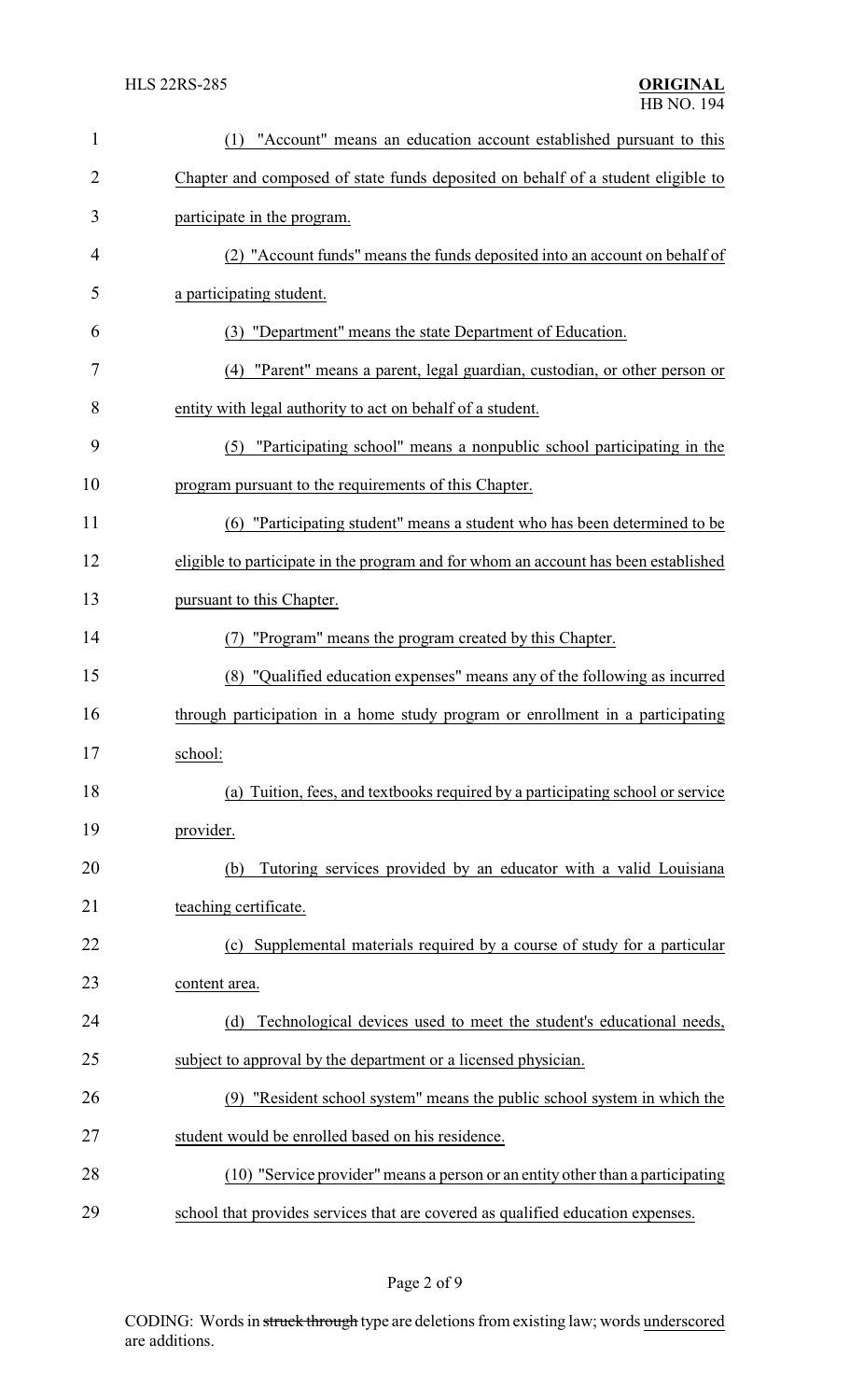| 1  | "State board" means the State Board of Elementary and Secondary<br>(11)                  |
|----|------------------------------------------------------------------------------------------|
| 2  | Education.                                                                               |
| 3  | (12) "Student with an exceptionality" has the same meaning as that provided              |
| 4  | by R.S. 17:1942 except that a student who meets that definition solely because he is     |
| 5  | gifted or talented is not a student with an exceptionality for purposes of this Chapter. |
| 6  | §4037.2. Program creation and administration; powers and duties of the State Board       |
| 7  | of Elementary and Secondary Education and state Department of Education;                 |
| 8  | rules                                                                                    |
| 9  | The Education Savings Account Program is hereby created. The department                  |
| 10 | shall administer the program, and the state board shall adopt rules and regulations      |
| 11 | for the administration of the program which shall, at minimum, provide for the           |
| 12 | following:                                                                               |
| 13 | Determination of the eligibility of students, participating schools, and<br>(1)          |
| 14 | service providers, including standards that schools and service providers shall meet     |
| 15 | as conditions of participation in the program.                                           |
| 16 | Audits of the program and accounts.<br>(2)                                               |
| 17 | (3)<br>The authority of the department to deem any participating student                 |
| 18 | ineligible for the program and to refer a case involving the misuse of account funds     |
| 19 | to the attorney general for investigation.                                               |
| 20 | (4) The authority of the department to contract with a nonprofit organization            |
| 21 | for the administration of the program or parts of the program.                           |
| 22 | §4037.3. Account funds                                                                   |
| 23 | The department shall allocate to each account annually, from funds                       |
| 24 | appropriated or otherwise made available for the program, an amount equal to the         |
| 25 | state's per-pupil allocation to the resident school system as provided in the minimum    |
| 26 | foundation program formula, considering all student characteristics.                     |
| 27 | B. The department shall develop a system for parents to direct account funds             |
| 28 | to participating schools and service providers by electronic funds transfer, automated   |
| 29 | clearing house transfer, the use of a debit card, or another system. The department      |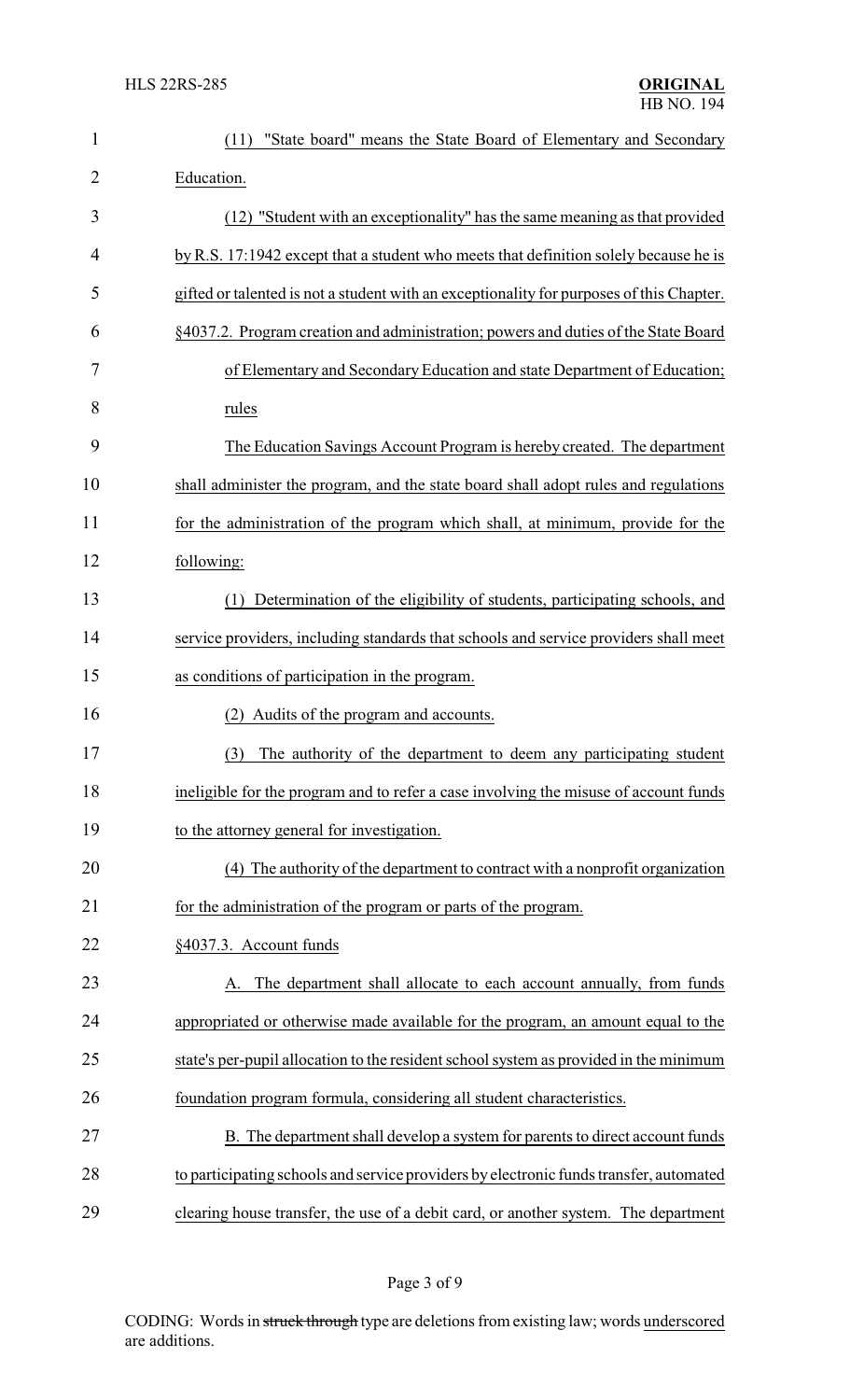| $\mathbf{1}$ | may contract with a private financial management firm to manage the payment             |
|--------------|-----------------------------------------------------------------------------------------|
| 2            | system.                                                                                 |
| 3            | C.(1) Account funds shall be used only for qualified education expenses for             |
| 4            | the participating student. Unused funds in an account, up to fifty percent of the total |
| 5            | funds deposited into the account for the current school year, shall be retained in the  |
| 6            | student's account for the following school year.                                        |
| 7            | (2) The account shall be closed and the funds in the account shall be returned          |
| 8            | to the state general fund if the student is determined to be no longer eligible, if an  |
| 9            | account has been inactive for two consecutive years, or if a parent fails to comply     |
| 10           | with the provisions of this Chapter or state board rules pertaining to the program.     |
| 11           | D. Account funds do not constitute taxable income of the parent of the                  |
| 12           | participating student and shall not be claimed as a credit, deduction, exemption, or    |
| 13           | rebate under Title 47 of the Louisiana Revised Statutes of 1950.                        |
| 14           | §4037.4. Student eligibility; initial and continuing                                    |
| 15           | A. A student is initially eligible for an account if he is eligible to enroll in        |
| 16           | kindergarten or was enrolled in a Louisiana public school during the previous school    |
| 17           | year and meets all of the following criteria:                                           |
| 18           | (1) He is a student with an exceptionality.                                             |
| 19           | The student's parent submits an application for an account to the<br>(2)                |
| 20           | department in accordance with program timelines.                                        |
| 21           | The student's parent signs an agreement promising all of the following:<br>(3)          |
| 22           | To provide an education for the participating student in at least the<br>(a)            |
| 23           | subjects of English language arts, mathematics, social studies, and science.            |
| 24           | Not to enroll the student in a public school while participating in the<br>(b)          |
| 25           | program.                                                                                |
| 26           | To use account funds only for qualified education expenses of the<br>(c)                |
| 27           | participating student.                                                                  |
| 28           | To comply with all program requirements.<br>(d)                                         |

# Page 4 of 9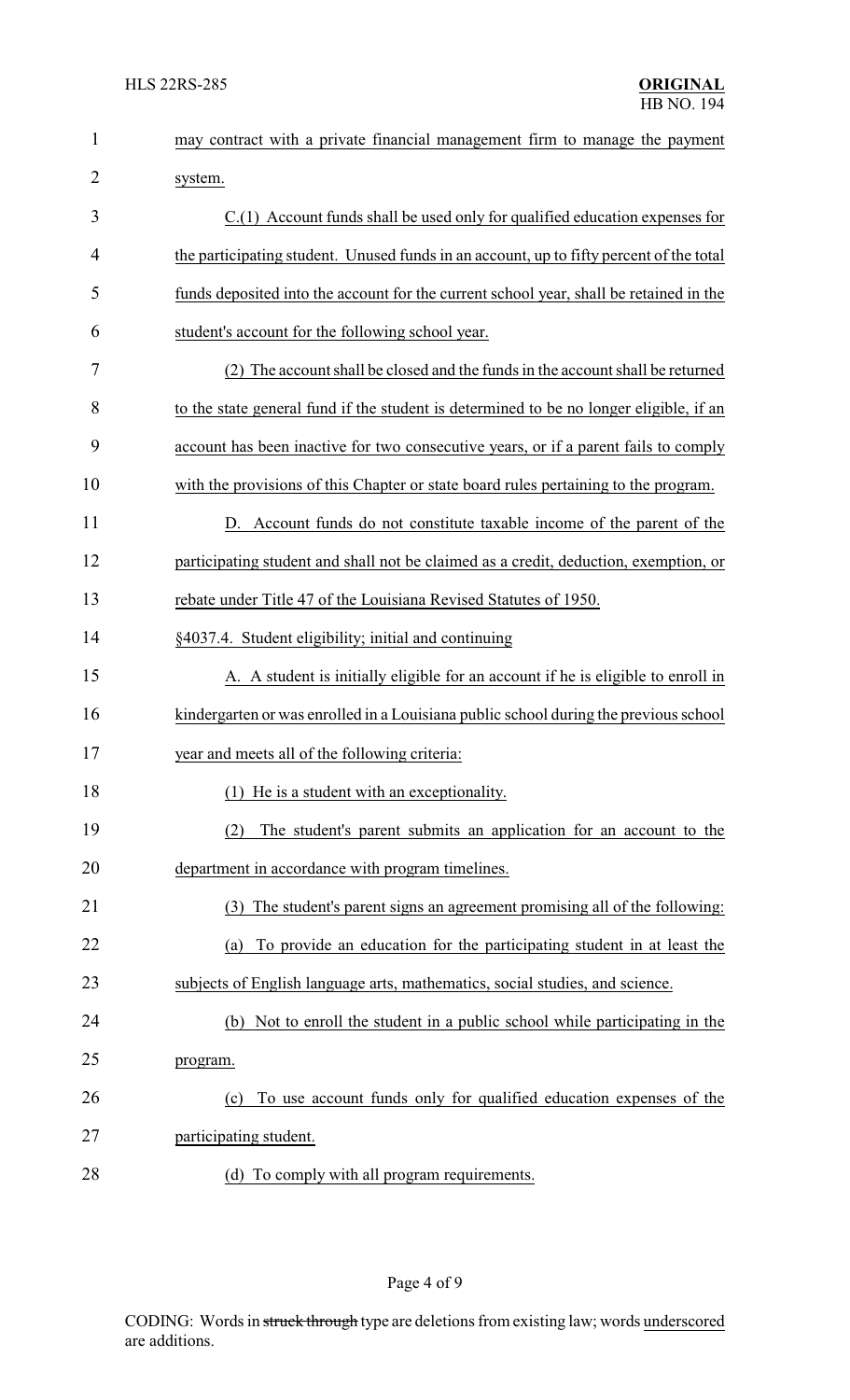| $\mathbf{1}$   | The signed agreement pursuant to Paragraph $(A)(3)$ of this Section<br>B(1)              |
|----------------|------------------------------------------------------------------------------------------|
| $\overline{2}$ | satisfies the compulsory school attendance requirements of R.S. 17:221.                  |
| 3              | A participating student is eligible to continue to participate in the<br>(2)             |
| $\overline{4}$ | program until he enrolls in a public school; he receives a high school diploma or its    |
| 5              | equivalent or reaches the age of twenty-one, whichever occurs first; or his account      |
| 6              | is closed.                                                                               |
| 7              | (3) A participating student is eligible to participate in the program through            |
| 8              | either in-person or virtual education.                                                   |
| 9              | C. A participating student shall not participate in any of the following                 |
| 10             | the Course Choice Program, the Student<br>concurrently with this program:                |
| 11             | Scholarships for Educational Excellence Program, the School Choice Program for           |
| 12             | Certain Students with Exceptionalities, or the Tuition Donation Credit Program.          |
| 13             | §4037.5. Schools and service providers; eligibility; participation                       |
| 14             | A. To be eligible to participate in the program, a school shall meet all of the          |
| 15             | following criteria:                                                                      |
| 16             | It has been approved by the state board pursuant to R.S. 17:11 and has<br>(1)            |
| 17             | been so approved for at least the school year prior to the school's participation in the |
| 18             | program.                                                                                 |
| 19             | (2) It is in compliance with the criteria set forth in Brumfield, et al. v. Dodd,        |
| 20             | et al., 425 F. Supp. 528 (E.D. La. 1977).                                                |
| 21             | It has existed and provided educational services to students with<br>(3)                 |
| 22             | exceptionalities for at least two years prior to participation in the program pursuant   |
| 23             | to an established program that includes instruction by teachers holding appropriate      |
| 24             | certification in special education or other appropriate education or training.           |
| 25             | (4) It meets any other eligibility criteria set by the state board in program            |
| 26             | rules.                                                                                   |
| 27             | B. The state board shall provide eligibility criteria for service providers in           |
| 28             | program rules.                                                                           |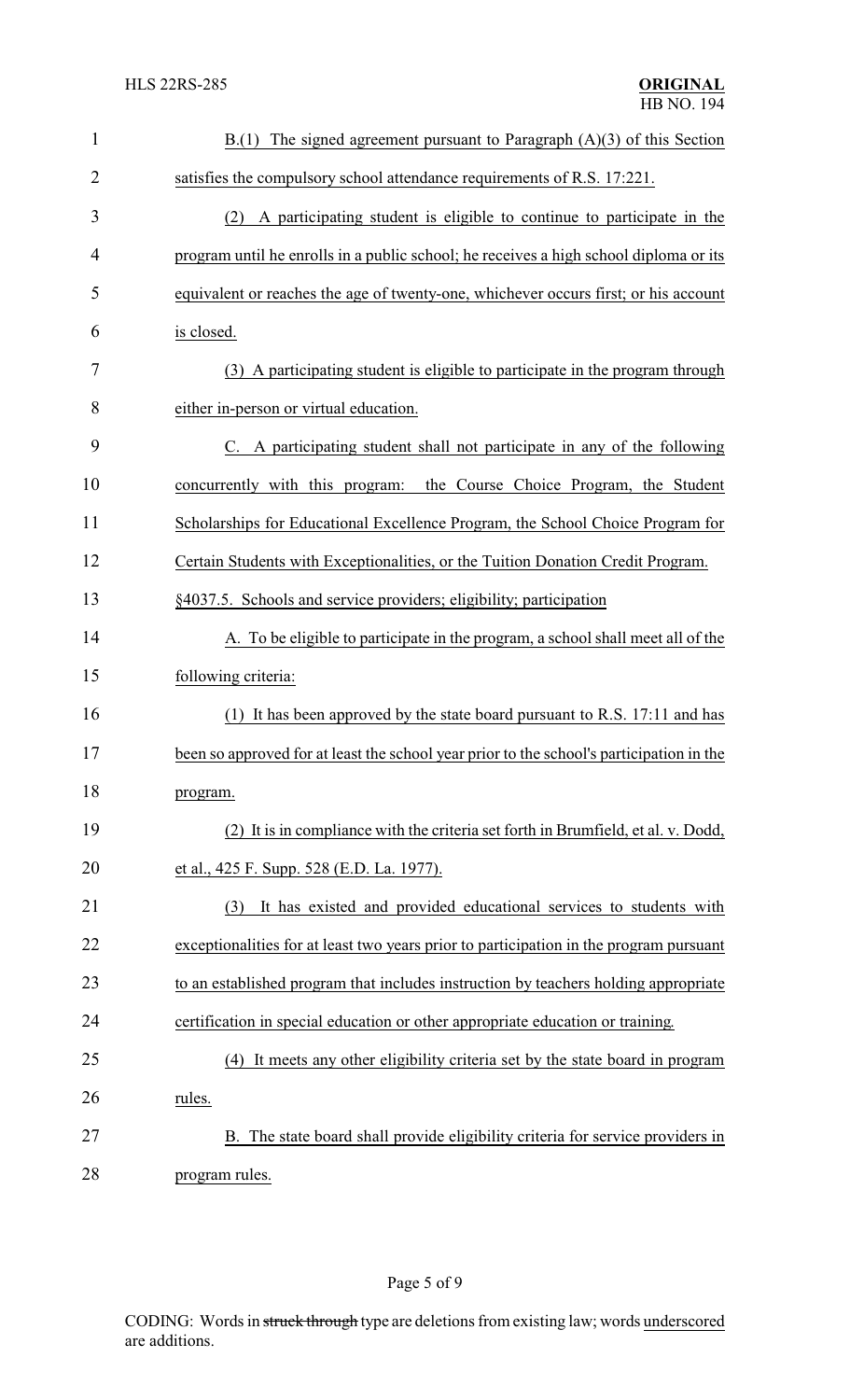| $\mathbf{1}$   | C. To be eligible to participate in the program, a school or service provider               |
|----------------|---------------------------------------------------------------------------------------------|
| $\overline{2}$ | shall apply to the department to participate in the program and, if determined to be        |
| 3              | eligible, accept account funds for providing services covered as qualified education        |
| 4              | expenses.                                                                                   |
| 5              | §4037.6. Testing                                                                            |
| 6              | A. A participating school shall ensure that each participating student is                   |
| 7              | administered all examinations required pursuant to the school and district                  |
| 8              | accountability system at the prescribed grade levels that the student would be              |
| 9              | administered if enrolled in public school and that the results of such examinations         |
| 10             | are provided to parents.                                                                    |
| 11             | B. The department shall develop a process for the annual administration of                  |
| 12             | a nationally norm-referenced test or a statewide assessment and the collection of           |
| 13             | results for a participating student not enrolled full time in a participating school if the |
| 14             | student would take such tests or assessments if enrolled in public school.                  |
| 15             | §4037.7. Reports                                                                            |
| 16             | Not later than April thirtieth of each year, the department shall submit a                  |
| 17             | written report to the House Committee on Education, the Senate Committee on                 |
| 18             | Education, and the Joint Legislative Committee on the Budget regarding the                  |
| 19             | implementation of the program. The report, at a minimum, shall include the                  |
| 20             | following information:                                                                      |
| 21             | The total number of students participating in the program.                                  |
| 22             | A list of all participating schools and service providers.                                  |
| 23             | (3) The total student enrollment of each participating school, the number of                |
| 24             | participating students enrolled in each school, and the percentage of the total             |
| 25             | enrollment of each school represented by program participants.                              |
| 26             | (4) Aggregate test result data for participating students.                                  |
| 27             | The percentage of funds used for each type of qualified education<br>(5)                    |
|                |                                                                                             |

28 expense.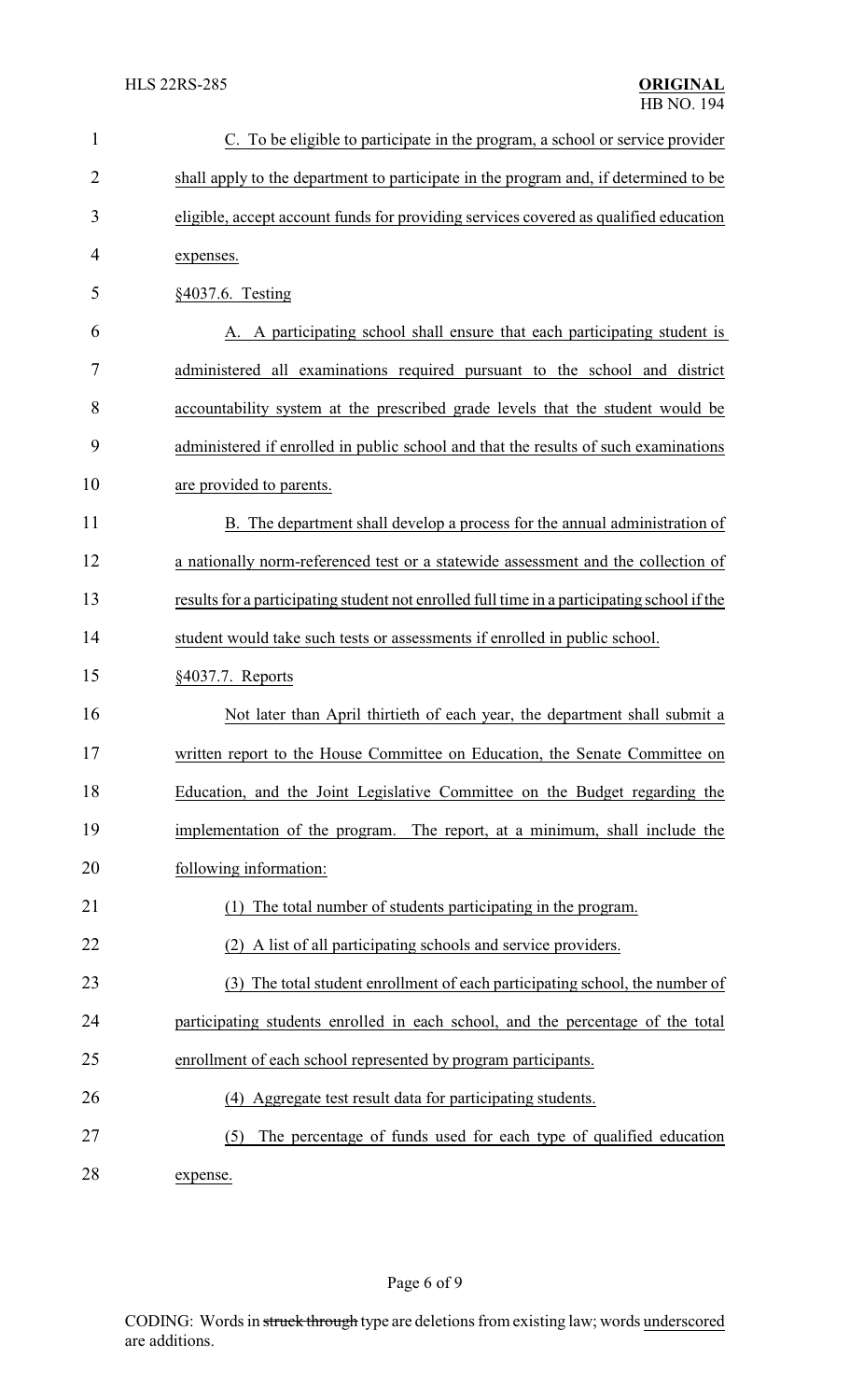# 1 (6) An analysis of the program's fiscal impact on the state and on local public 2 school systems. 3 Section 2. This Act shall become effective upon signature by the governor or, if not 4 signed by the governor, upon expiration of the time for bills to become law without signature 5 by the governor, as provided by Article III, Section 18 of the Constitution of Louisiana. If 6 vetoed by the governor and subsequently approved by the legislature, this Act shall become

7 effective on the day following such approval.

## DIGEST

The digest printed below was prepared by House Legislative Services. It constitutes no part of the legislative instrument. The keyword, one-liner, abstract, and digest do not constitute part of the law or proof or indicia of legislative intent. [R.S. 1:13(B) and 24:177(E)]

| HB 194 Original<br>2022 Regular Session | <b>Butler</b> |
|-----------------------------------------|---------------|

Abstract: Creates and provides for the administration of a program for the purpose of providing state funding for qualified education expenses for students with exceptionalities in grades kindergarten through 12 who are not enrolled in a public school.

#### **Education Savings Account (ESA) Program; creation and administration**

Proposed law creates the Education Savings Account (ESA) Program and provides for program administration by the state Dept. of Education (DOE) in accordance with State Board of Elementary and Secondary Education (BESE) rules which shall, at minimum, provide for:

- (1) Determination of eligibility of students, participating schools, and service providers.
- (2) Audits of the program and accounts.
- (3) DOE's authority to:
	- (a) Deem any participating student ineligible for the program and to refer cases of misuse of account funds to the attorney general for investigation.
	- (b) Contract with a nonprofit organization for the administration of the program or parts of the program.

#### **Funds**

Proposed law requires DOE to:

(1) Allocate to each account annually, from funds appropriated or otherwise made available for the program, an amount equal to the state's per-pupil allocation as provided in the minimum foundation program (MFP) formula, considering all student characteristics.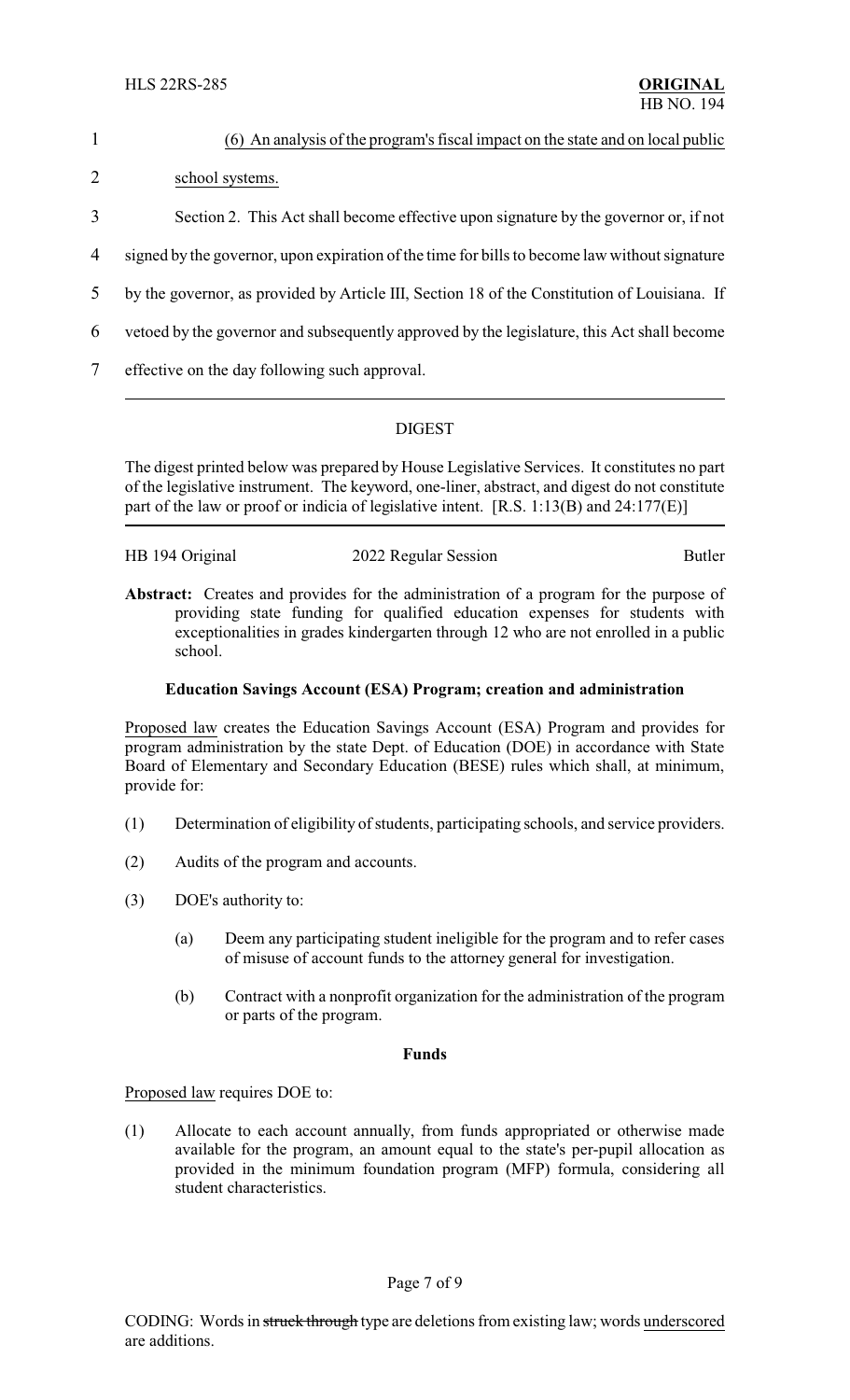(2) Develop a system for parents to direct account funds to participating schools and service providers by electronic funds transfer, automated clearing house transfer, the use of a debit card, or another system.

Proposed law further provides as follows:

- (1) Limits authorized use of funds to qualified education expenses.
- (2) Unused funds in an account, up to 50% of the total funds deposited into the account for the current school year, shall remain in the account for the following school year.
- (3) The account shall be closed and the funds in the account shall be returned to the state general fund if a student is no longer eligible, if an account has been inactive for two consecutive years, or if a parent fails to comply with program requirements.
- (4) Account funds do not constitute taxable income and shall not be claimed as a credit, deduction, exemption, or rebate.

#### **Eligibility; students**

Proposed law provides that a student shall be initially eligible for an account if he is eligible to enroll in kindergarten or was enrolled in a La. public school during the previous school year and meets all of the following criteria:

- (1) He is a student with an exceptionality as defined in present  $law$  mental disability, hearing loss (including deafness), multiple disabilities, deaf-blindness, speech or language impairment, visual impairment (including blindness), emotional disturbance, orthopedic impairment, other health impairment, specific learning disability, traumatic brain injury, autism, or is deemed to be gifted or talented, and as a result requires special education and related services; a student with an exceptionality may include a student aged three through eight experiencing developmental delay. Proposed law provides that a student who is solely deemed to be gifted and talent is not eligible.
- (2) The student's parent submits a timely application.
- (3) The student's parent signs an agreement promising all of the following:
	- (a) To provide an education for the participating student in at least the subjects of English language arts, math, social studies, and science.
	- (b) Not to enroll the student in a public school while participating in the program.
	- (c) To use account funds only for qualified education expenses of the participating student.
	- (d) To comply with all program requirements.

Proposed law further provides that a participating student:

- (1) Is eligible until he enrolls in a public school; he receives a high school diploma or its equivalent or reaches the age of 21, whichever occurs first; or his account is closed.
- (2) Is prohibited from participating concurrently in the ESA program and the Course Choice Program, the Student Scholarships for Educational Excellence Program, the

#### Page 8 of 9